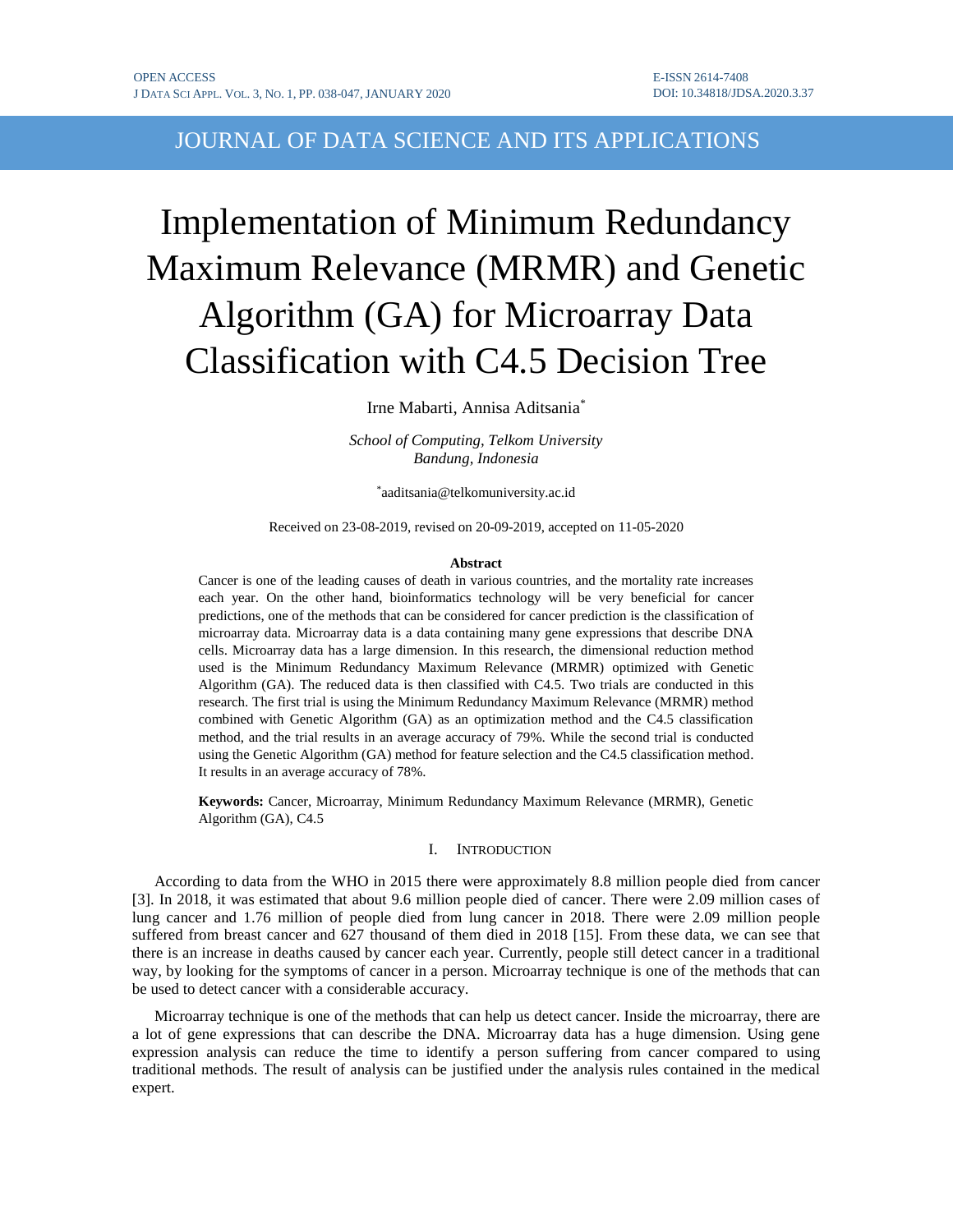A huge dimension of microarray data can affect the accuracy of classification process. Microarray data utilization can be maximized by looking only at the influential data to determine whether a person is suffering from cancer.

In 2018 there was a study on the classification of microarray data using C4.5 Decision Tree and BPSO classification methods, with the result of 99% accuracy [16]. Therefore, the method used in this research is the Minimum Redundancy Maximum Relevance and C4.5 Decision Tree.

The classification process to detect cancer microarray data is done in 3 stages: preprocessing, dimensional reduction, and gene classification. Selection of features in the dimensional reduction utilizes a Minimum Redundancy Maximum Relevance (MRMR) optimized with Genetic Algorithm. While C4.5 Decision Tree method is used for gene classification.

The MRMR aims to reduce the number of features while still generating a good accuracy [1]. Feature selection is needed due to a very large number of features in microarrays data. Based on [17], the decision tree classification method has more accuracy than *Naïve Bayes* method, thus the decision tree can be combined with the MRMR method. Moreover, C4.5 decision tree shows promising improvement when incorporated with an optimization method [16]. So, in this study we try to use the Genetic Algorithm as the optimization method.

#### II. RELATED WORKS

Cancer classification using microarray data has been studied in recent years especially by bioinformatics researchers. Microarray is a DNA gene data that is used as a parameter in analyzing genes expression to map out the types of genes that causes cancer [5]. There are DNA or RNA in microarrays. It is located on a chip in a gene [8]. Microarray data has many gene expression patterns that can be classified to detect cancer [4]. This requires a level of expression of RNA obtained from different networks of microarrays, determining the level of genes that can be used as a variable expression classifier, applying rules for classification's design of sample data, and applying failure estimation procedure [4].

Microarray is commonly used in healthcare to detect diseases, especially cancer, where abnormalities occur in the affected cells. Microarray advantages may allow researchers to analyze genes in large quantities at a time [20]. Microarray data of cancer has a fairly large dimensions, researches using the appropriate methods will therefore contribute greatly to the classification process. Here are a few studies that have been done on the cancer's microarray data.

Analysis of gene expression is more effective to help medical experts in detecting cancer, rather than using traditional methods to see a symptom or signs [1]. In 2017, Maulana Tresna Fahrudin, Iwan Sharif, Ali Ridho Barakbah [17] did a research on Data Mining Approach for Breast Cancer Patient Recovery. The study compared two methods, namely, Naïve Bayes and Decision Tree. The comparison between the two methods can be seen from their accuracy, where Naïve Bayes method has an accuracy of 92.76%, and the accuracy of Decision Tree method is 92.99%. The accuracy of the Decision Tree method is therefore higher than that of the Naïve Bayes method.

In 2018, Firda A. Ma'Ruf, et al. [2] conducted research on Analysis of Effect of Dimensional Reduction Method of Minimum Redundancy Maximum Relevance in Microarray Data Based Cancer Classification Using Support Vector Machine classifier. The study explained the use of MRMR in dimension reductions of feature selection and the use of SVM methods in its classification with linear kernel function and plynomia kernel, with the number of features used in the study amounts to 10% of the original number. This means that the accuracy of the classification is 100% and the performance of the built system is very good.

Amalya Citra Pradana, Adiwijaya, Annisa Aditsania in [16] conducted research on the Implementation of Binary Particle Swarm Optimization Algorithm (BPSO) and C4.5 Decision Tree for Cancer Detection Based Microarray Data Classification. An accuracy of 99% was obtained from the study using BPSO-C4.5. In [23], the Principal Component Analysis (PCA) reduce data dimension by forming a new subset of features so that the feature dimensions become less, therefore PCA is classified into the reduction of the extraction dimension the features.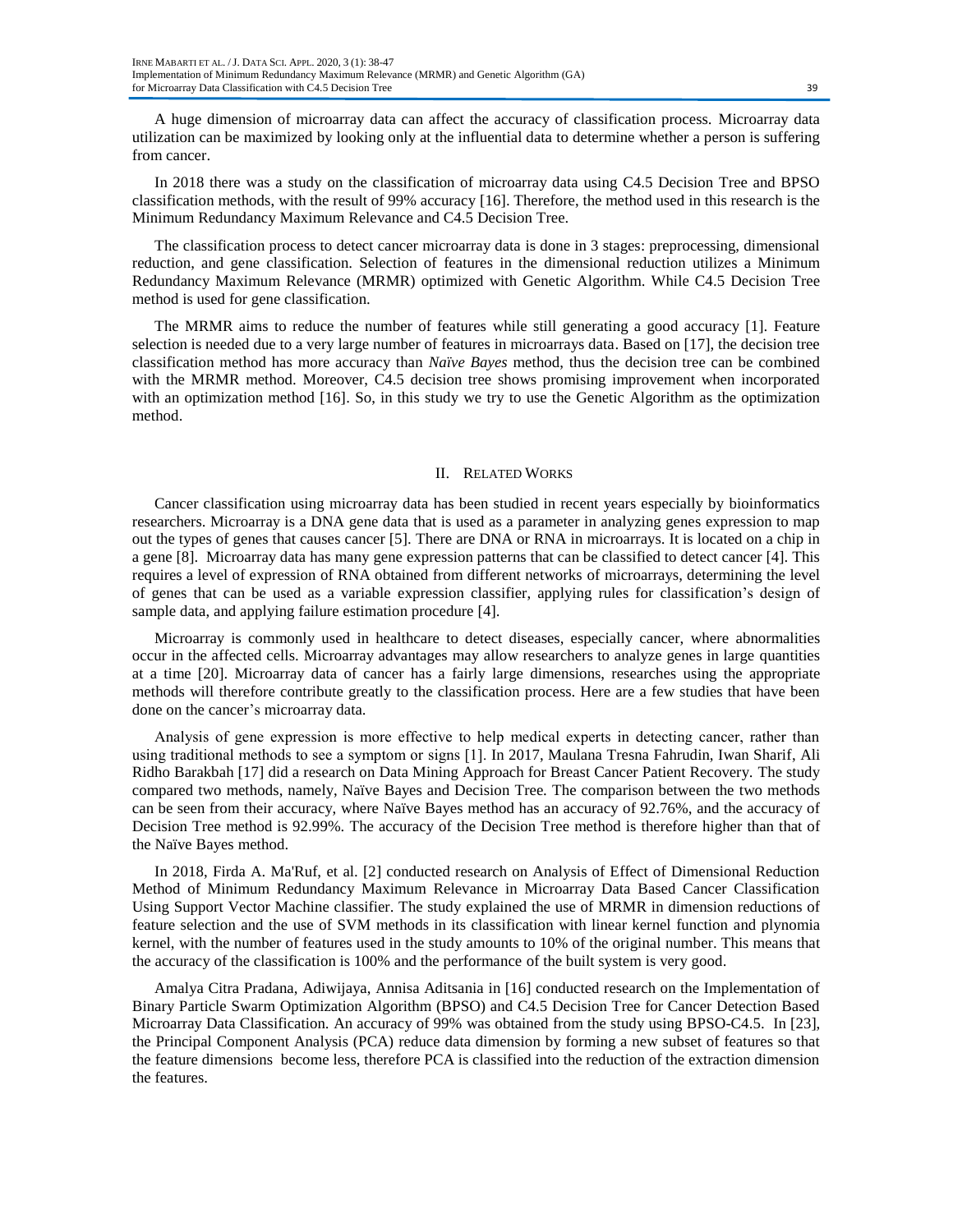#### III. PROPOSED METHOD

## *A. Microarray data*

Microarray data has many gene expression patterns that can be classified to detect cancer [4]. This requires a level of expression of RNA obtained from different networks of microarrays, determining the level of genes that can be used as a variable expression classifier, applying rules for classification's design of sample data, and applying failure estimation procedure [4].

Microarray is commonly used in healthcare to detect diseases, especially cancer, where abnormalities occur in the affected cells. Microarray's advantages may allow researchers to analyze genes in large quantities at a time [20].

Microarray data of cancer has a fairly large dimensions, researches using the appropriate methods will therefore contribute greatly to the classification process. Here are a few studies that have been done on the cancer's microarray data:

#### *B. Normalization*

Normalization data is one of the essential process prior to data classification process. Cancer data includes data of Breast Cancer, Lung Cancer, Leukemia, Ovarian Cancer and Colon Tumors that have continuous value of data. Normalization is done on the data to change the value of data information to the 0-1 interval. The formula used in the normalization process is as follows:

$$
Normalized Data = \frac{data - min(data)}{max(data) - min(data)}
$$
(1)

#### *C. K-Fold*

K-Fold is one of the sharing data methods between data train and data test. K-Fold method randomly divides the dataset towards K partition. In this research, the values of K used are 3 and 5. Figure 1. is an example overviewing how the K-fold works with the value of  $K = 3$ , thus the division of datasets using the K-Fold can be pictured as follows:



Fig. 1. Division of Dataset Using K-Fold Method with the Partition Value of  $K = 3$ 

Figure 1. Visually shows how the K-Fold works with the partition value of  $K = 3$ , the dataset will then be divided into three datasets. Each dataset group of one data will be used as a data test and the rest will be used as data train.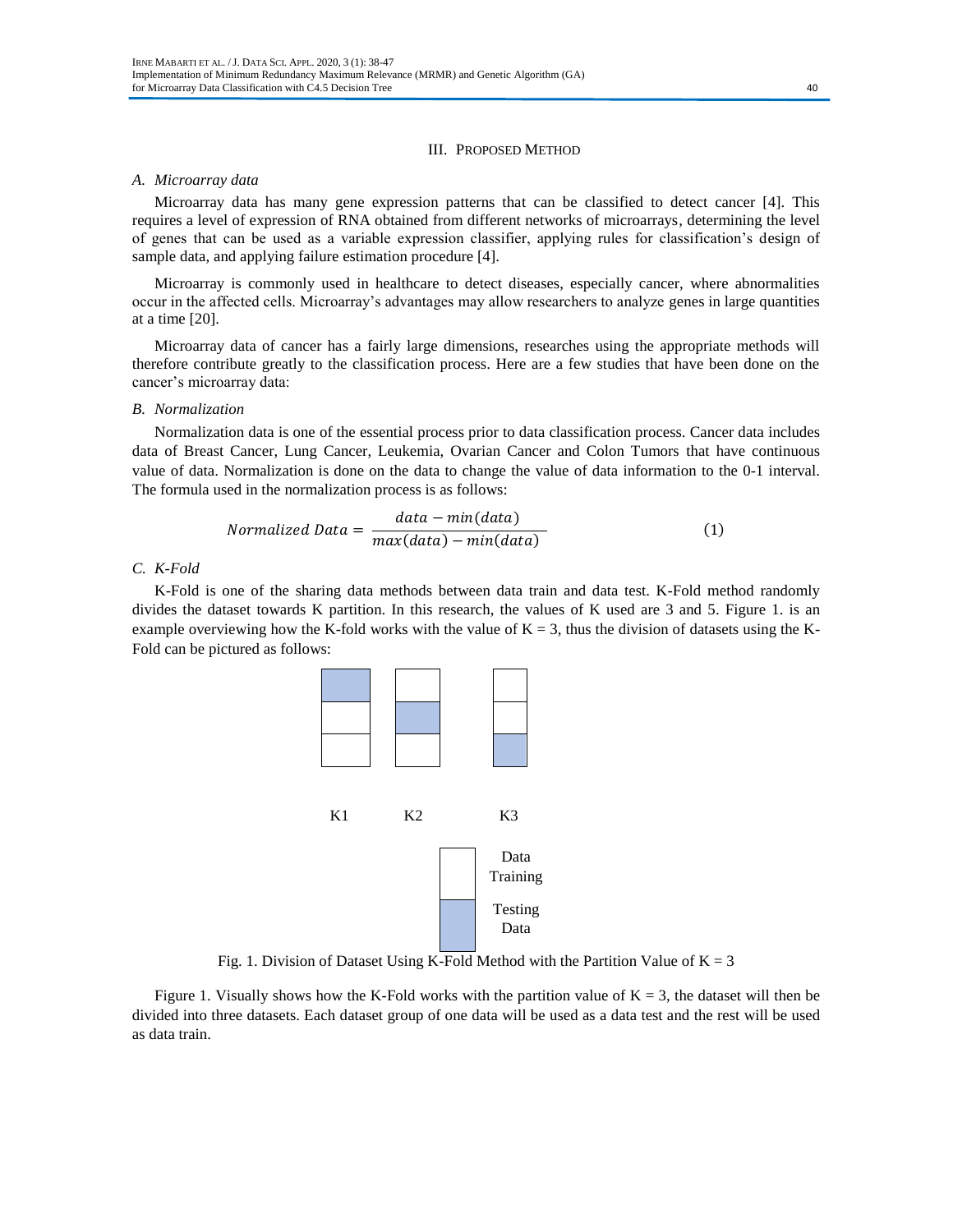# *D. Minimum Redundancy Maximum Relevance (MRMR)*

*Minimum Redundancy Maximum Relevance* (MRMR) is used to evaluate the pre-feature with discriminatory information [14]. MRMR method tries to select a subset of features, each of which has a maximum relevance to the target class and has minimal redundancy with other features [14].

Relevancy of jth feature to the class(c) calculated using  $F$ -statistic showed in Eq.2

$$
F(g_j, c) = \frac{\sum_{k=1}^{K} n_k (\bar{g}_{j,(k)} - \bar{g}_j) / (K - 1)}{\sum_{k=1}^{K} \sum_{l=1}^{n_k} (g_{j,l(k)} - \bar{g}_{j,(k)})^2 / (N - K)}
$$
(2)

where

 $c =$  classification variable

 $n_k$  = number of observations belonging to the kth class

 $h =$  class for the attributes

 $\bar{g}_{j,(k)}$  = average value of  $\bar{g}_j$  in all samples belonging to the kth

 $g_{j,l,(k)}$  = gene expression value of lth sample belonging to the kth class

Meanwhile, redundancy between feature calculated with Pearson Correlation showed in Eq.3

$$
c(x,y) = \frac{\sum_{i=1}^{n} (x_i - \bar{x})(y_i - \bar{y})}{(n-1)S_xS_y}
$$
 (3)

where :

 $S_x$ ,  $S_y$ : standard deviation of x, y

The data used in this research is continuous data. So, the objective function is FCQ (F-Test Correlation Quotient). Eq.4 shows FCQ equation

$$
max\left\{\frac{\sum F(i,h)}{\left[\frac{1}{|S|}\sum_{j\in S}|c(i,j)|\right]}\right\}
$$
(4)

Data processing on the GA has several steps. First is the initiation - selecting individuals randomly. Second, the fitness value of individuals who have been initiated will be calculated using MRMR. Third is parent selection. On this study, the parent selection is done using a random method. The next step is crossover. On this step, the number of children that would be generated by every parent is determined. Next is mutation. This step acts to replace the missing genes from the population due to the process selection. All these processes will be done repeatedly until  $n$  iteration(generation). If stopping criteria have been fulfilled, fitness from individual in the last generation will be sorted from the largest too the smallest. Individual with highest fitness is the optimal solution obtained from Genetic Algorithm.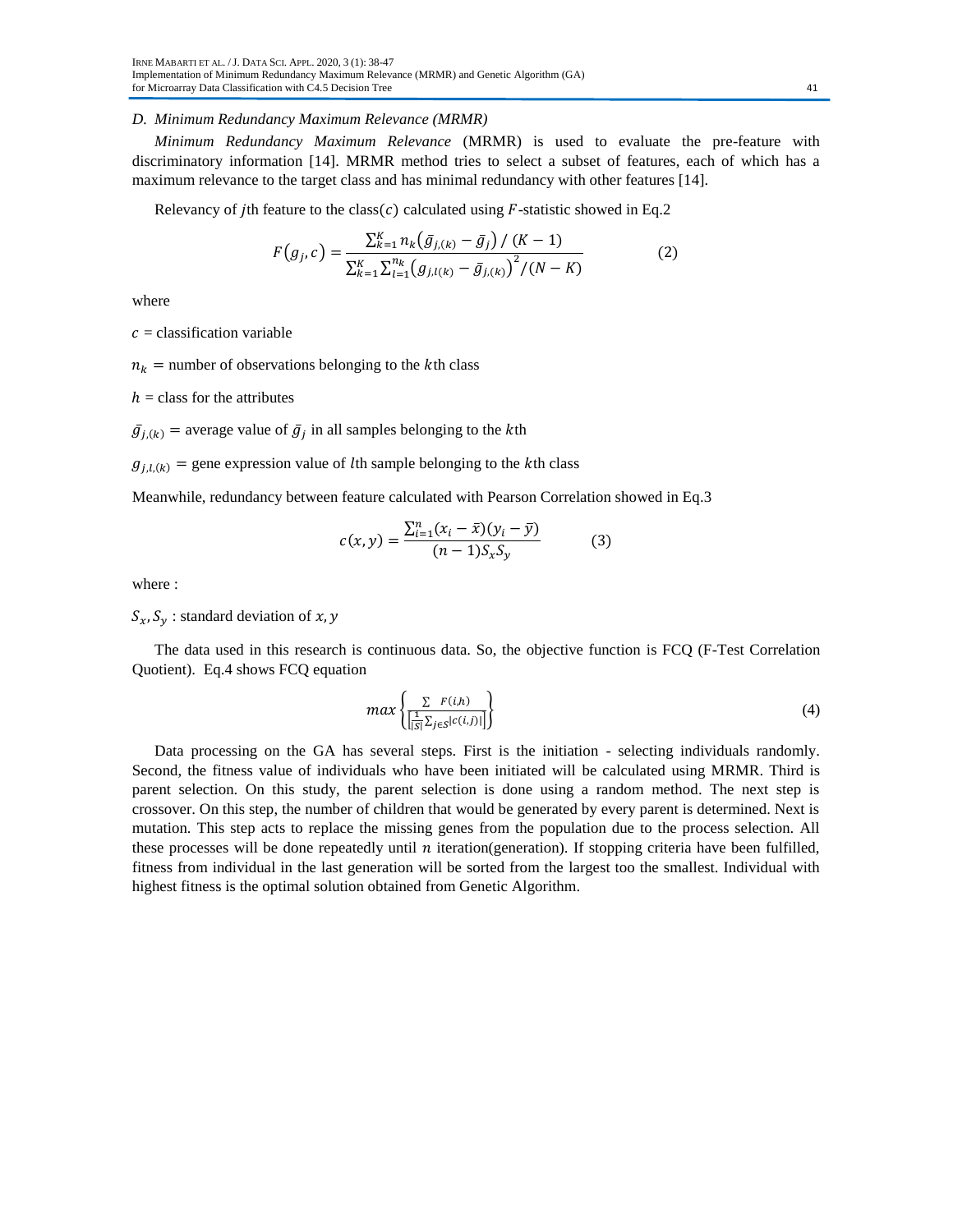# *E. Genetic Algorithm (GA)*



Fig. 2. Schematic Overview of methods genetic Algorithm used in research

# *F. C4.5 Decision Tree*

*The entropy* of C4.5 method is used to measure the heterogeneity of sample data. Entropy is calculated using Eq.5.

$$
Entropy(S) = -\sum_{i}^{c} p_i \log p_i \tag{5}
$$

where:

 $c =$ The value of the target attribute (class number)

 $p_i$  = The proportion of samples in class i

Information Gain values can be calculated after the entropy value is obtained. Information Gain can be represented by a formula as follows:

Gain 
$$
(S, A)
$$
 = Entropy  $(S) - \sum_{v} \frac{|S_v|}{S}$  entropy  $(S_v)$  (6)

where:

 $V =$  number probable values for attributes A

 $|Sv|$  = Sample value for value V

 $S =$  Sample space (data) used in training

 $Entropy(S) =$  is the entropy for samples with the value of V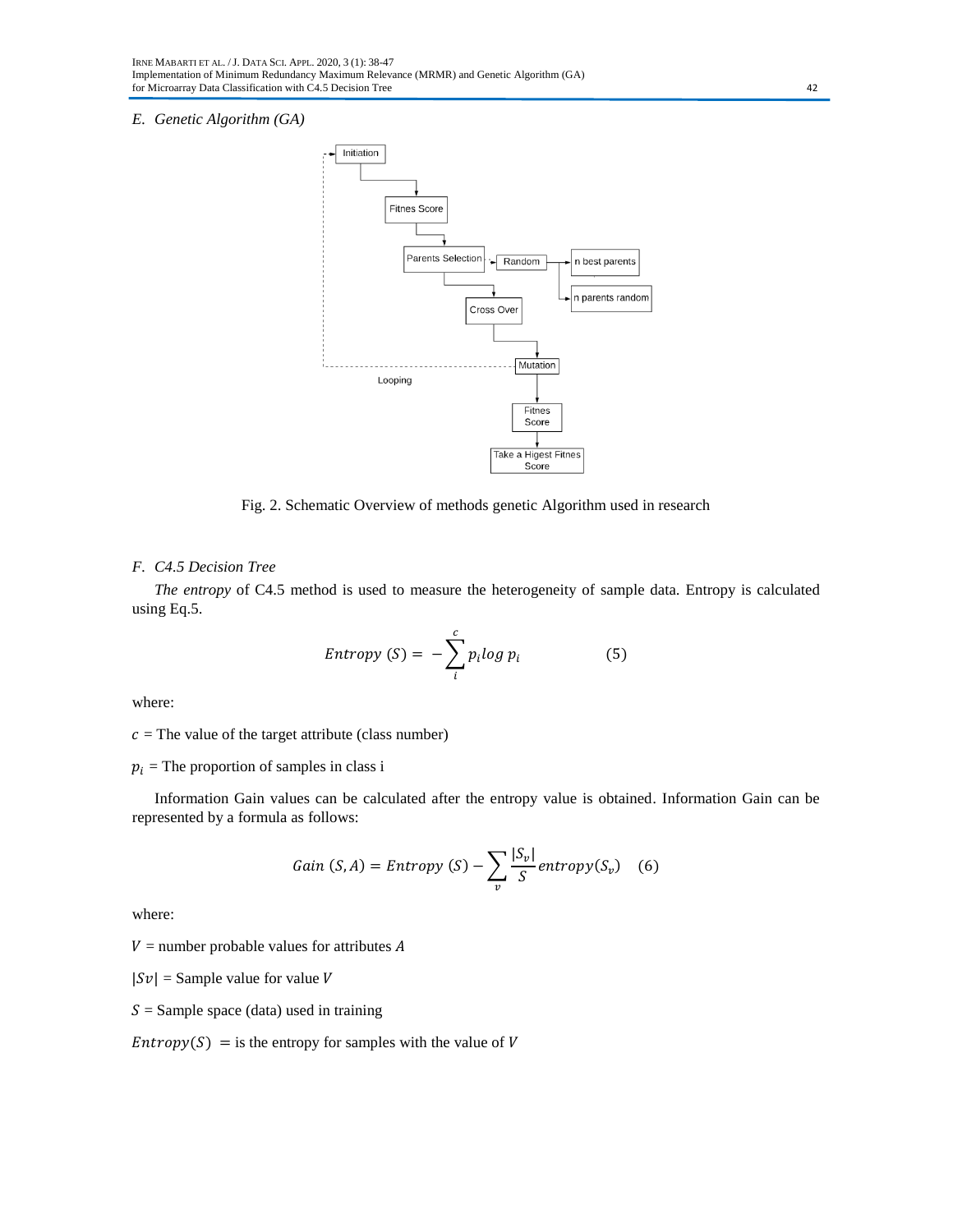C4.5 is the successor of ID3 method, where the Gain Ratio is used to improve the Information Gain formula:

Gain Ratio 
$$
(S, A) = \frac{Gain (S, A)}{SplitInfo (S, A)}
$$
 (7)

where :

 $S =$  Sample space (data) used in training

 $A = An$  attribute

 $Gain(S, A) = Information gain for attributes A$ 

 $SplitInfo(S, A) = Split Information for attributes A$ 

An attribute with the highest Gain Ratio value will be chosen as the test attribute in a node. With a Gain that uses value of Information Gain, this approach uses the normalization of Information Gain with Split Information. SplitInfo represents the entropy or information that has potential, with the formula:

$$
SplitInfo(S, A) = -\sum_{i=1}^{k} \frac{S_i}{S} log_2 \frac{S_i}{S}
$$
 (8)

where :

 $S =$  Sample space (data) used in training

 $A = An$  attribute

 $S_i$  = The number of sample of attribute-i

*G. Accuracy*

The performance of the system is needed to determine the assessment value of the system, as a benchmark to see whether the classification that has been done is correct. In this system, the performance is calculated using accuracy that uses True Positive, True Negative, False Positive and False Negative.

*Score,* which can also be referred to as accuracy is the assessment value of a system when doing classification. True Positive (TP) is the system's success value if the system gave a positive label and original label is positive. True Negative (TN) is the system's success value if the system gave a negative label and original label is negative. False Positive (FP) is the system's success value if the system gave a positive label and the original label is negative. False Negative (FN) is the system's success value if the system gave a negative label and original labeling is positive.

$$
Accuracy = \frac{TP + TN}{TP + TN + FP + FN}
$$
 (9)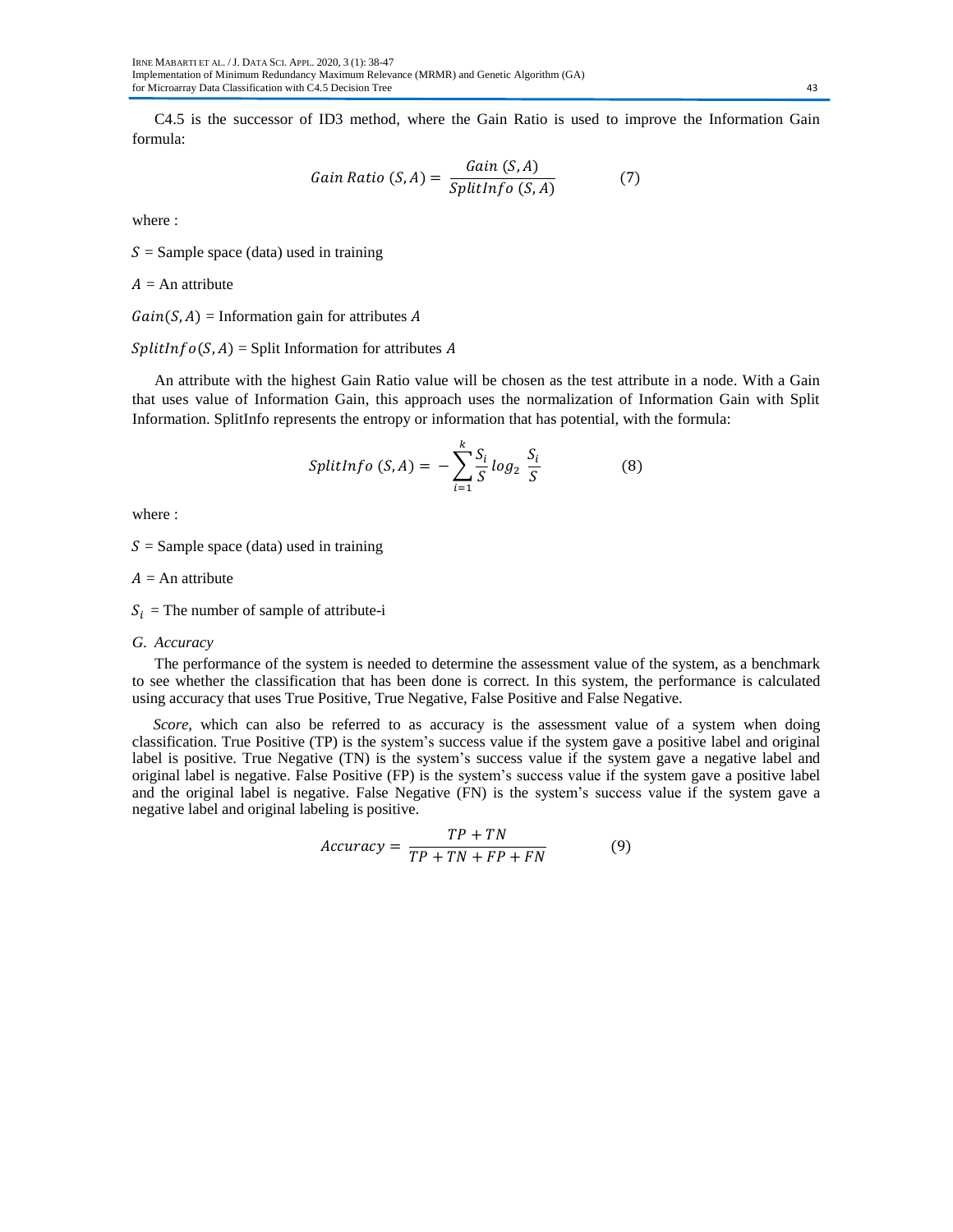# IV. RESEARCH METHOD

# *A. Datasets*

There are 5 data used in this research, namely Leukemia Cancer, Breast Cancer, Colon Tumors, Lung Cancer and Ovarian Cancer. Table 1 shows Microarray Data used in this research [21]

| <b>Name Data</b>      | Amount of data | <b>Dimension</b><br>Data | <b>Positive Class</b> | <b>Negative Class</b> |  |
|-----------------------|----------------|--------------------------|-----------------------|-----------------------|--|
| Leukemia              | 72             | 7129                     | AML                   | ALL                   |  |
| <b>Breast Cancer</b>  | 97             | 24 481                   | Relapse               | Non-relapse           |  |
| Colon tumors          | 62             | 2000                     | Positive              | Negative              |  |
| Lung Cancer           | 181            | 12533                    | Mesothelioma          | <b>ADCA</b>           |  |
| <b>Ovarian Cancer</b> | 253            | 15154                    | Cancer                | Normal                |  |

# Table 1. Data Research Specifications

## *B. MRMR GA and C4.5 Scenario System*



Fig. 3. Research System's Schematic Design of Implementation of Cancer's Microarray Data Classification Using MRMR GA and C4.5 Decision Tree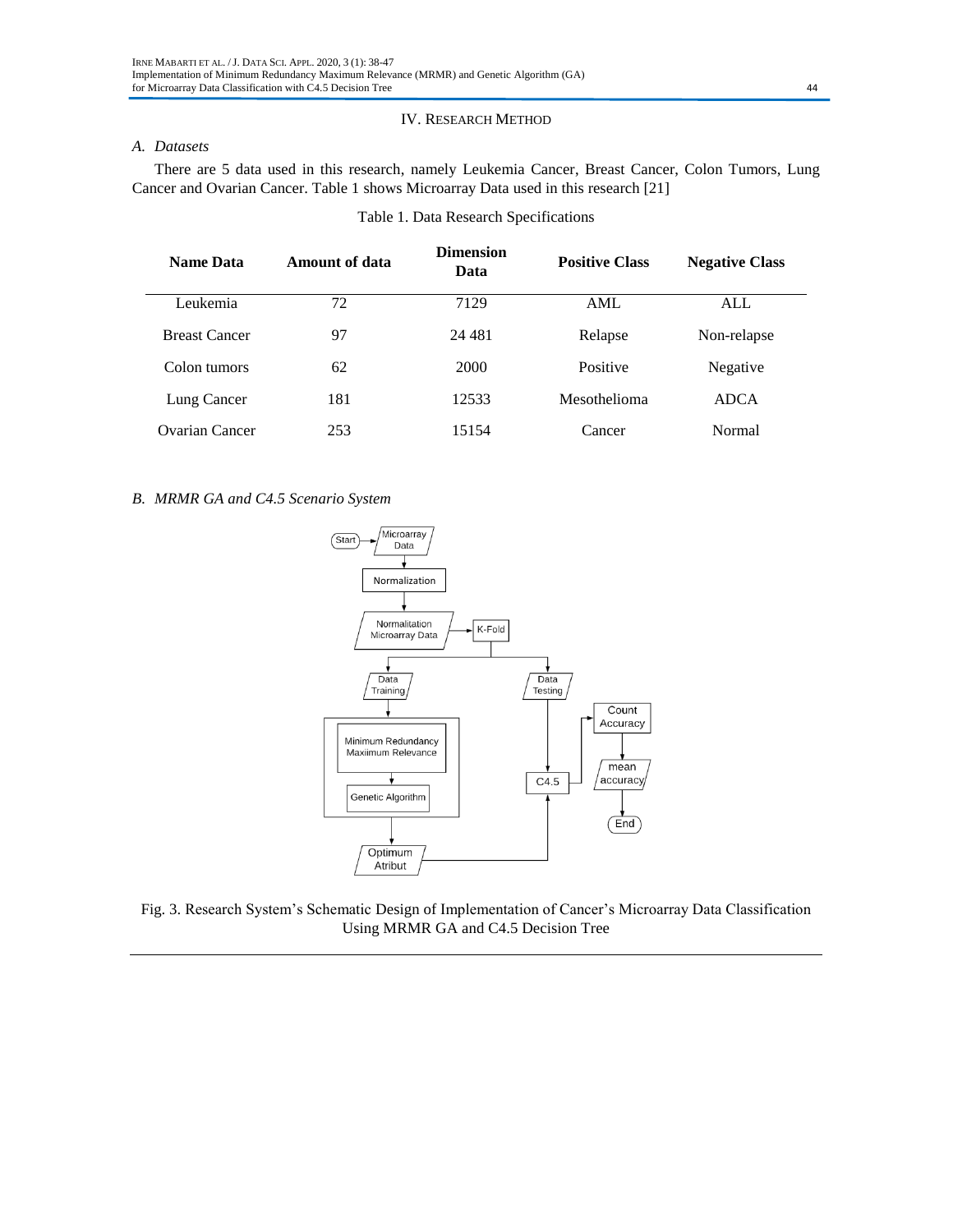### *C. GA and C4.5 Scenario System*



Fig. 4. Research System's Schematic Design of Implementation of Cancer's Microarray Data Classification Using MRMR GA and C4.5 Decision Tree





Two processes of dimension reduction is used in this research. Fig.5 shows accuracy comparison between MRMR optimized by GA and GA.

Fig. 5. Accuracy Comparison

We compare the accuracy of the study's results between MRMR GA and C4.5 method with GA and C4.5 method. In Figure 5, Colon dataset has a mean accuracy of 79% for MRMR GA and C4.5, and 78% accuracy for GA and C4.5. The highest accuracy is on Lung Dataset and the lowest accuracy is on Breast Cancer Dataset.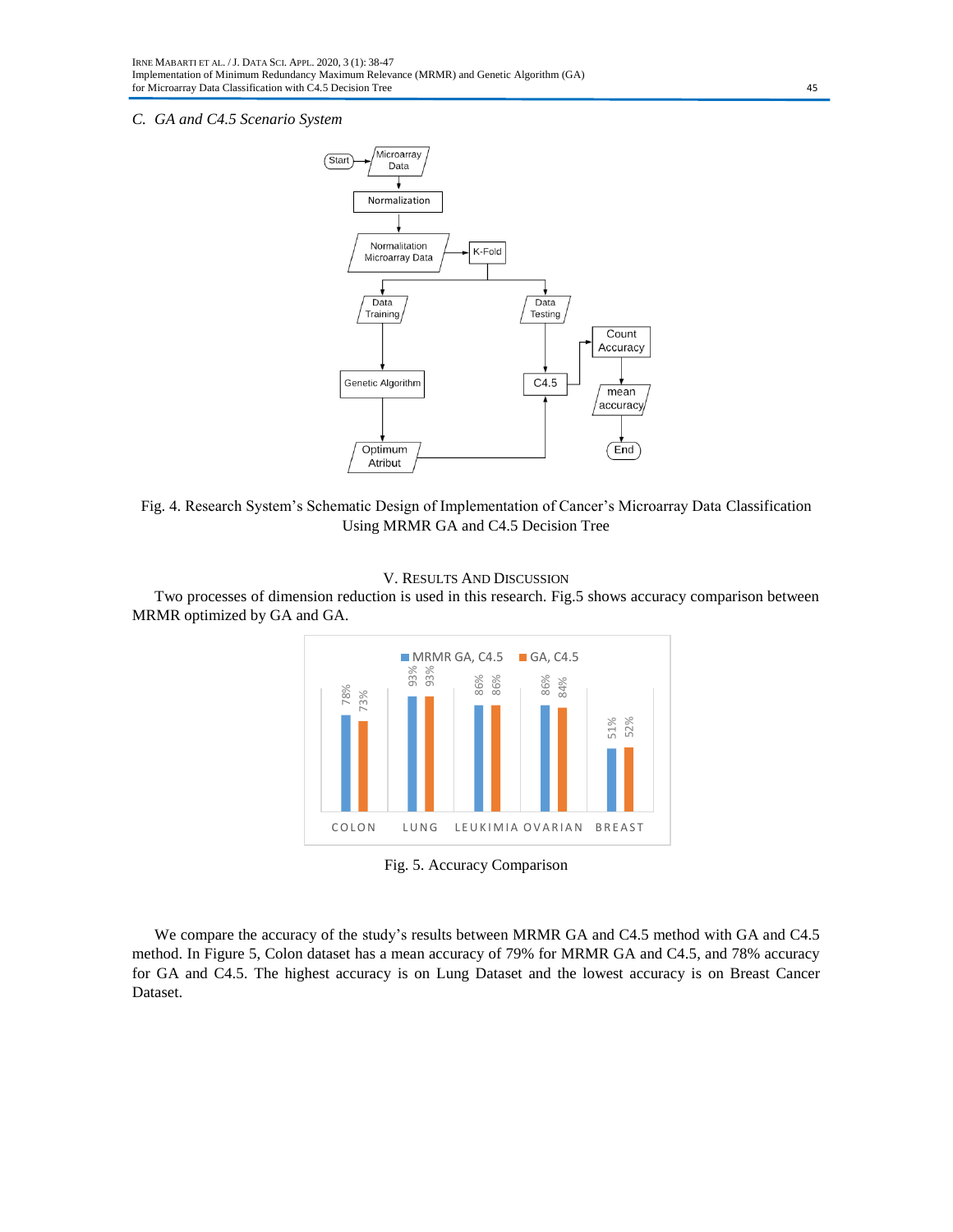

Fig. 6. Dimension Comparison Bar Diagram

In Figure 6, dimensions of cancer microarray data processing using GA and C4.5 is smaller compared to using MRMR GA and C4.5. But Breast Cancer has a larger dimensions. This happens because the GA method has parent selection step that makes Breast Cancer dataset significantly larger.



Fig. 7. Execution Time Comparison Bar Diagram

In Figure 7, Execution Time Comparison Bar Diagram. The execution time using MRMR GA and C4.5 is 9.37 hours, and the execution time using GA and C4.5 is 0.0338 hours. MRMR GA and C4.5 method have a significantly longer execution time compared to GA and C4.5.

#### VI. CONCLUSION

It can be concluded that the MRMR GA and C4.5 method can be implemented in the cancer microarray data. The results of the MRMR GA and C4.5 method on cancer data can be categorized as good. A comparison between MRMR, GA and GA C4.5 and C4.5 methods shows accuracy differences. Higher accuracy is produced by the MRMR GA and C4.5 method.

Utilization of MRMR GA and C4.5 method is more appropriate for the Lung Cancer data because it produces a high accuracy. While the data that has the lowest accuracy namely Breast Cancer have information that does not support data processing using MRMR GA and C4.5 method.

If the microarray data is processed only by using the C4.5 classification method, then the accuracy of the result is smaller compared to using MRMR GA and C4.5 or C4.5 method and the GA. Thus, the dimension reduction method is very influential on the accuracy of a system built for cancer microarray data classification.